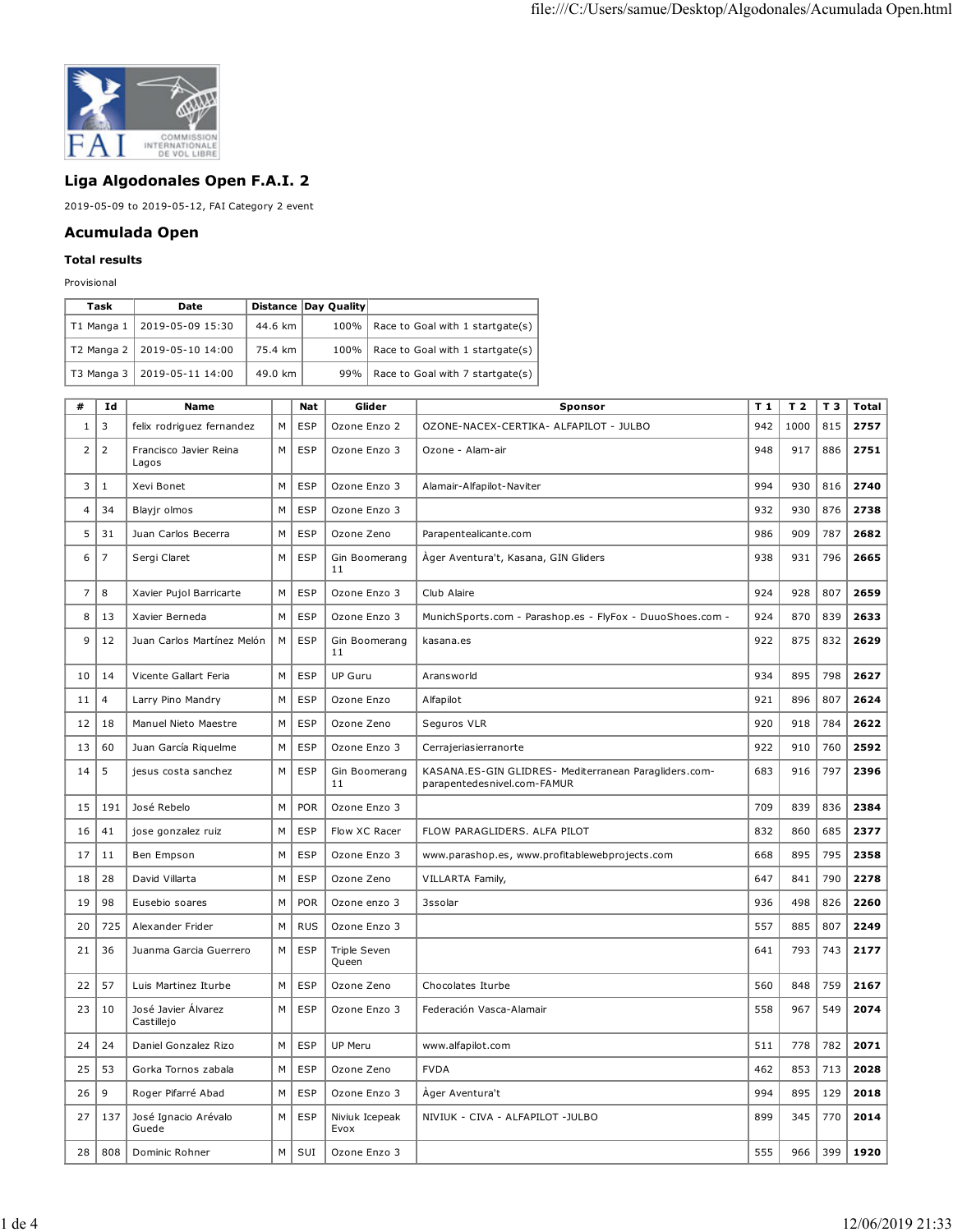| #  | Id  | <b>Name</b>                           |   | Nat        | Glider                 | Sponsor                                  | T <sub>1</sub> | T 2 | T 3 | <b>Total</b> |
|----|-----|---------------------------------------|---|------------|------------------------|------------------------------------------|----------------|-----|-----|--------------|
| 29 | 82  | Paulo Silva                           | M | <b>POR</b> | Ozone Zeno             | 611                                      | 922            | 900 | 76  | 1898         |
| 30 | 6   | Miguel Diaz Ruiz                      | М | <b>ESP</b> | Ozone Enzo 3           | Alamair                                  | 543            | 472 | 856 | 1871         |
| 31 | 618 | Cristobal Orezzoli                    | М | CHI        | Ozone Enzo 3           | Flow Paragliders / Volirium              | 538            | 445 | 819 | 1802         |
| 32 | 212 | Nuno Gomes                            | M | <b>POR</b> | Ozone Zeno             | Flymaster avionics                       | 826            | 891 | 70  | 1787         |
| 33 | 232 | Mario Moreno Andreu                   | M | <b>ESP</b> | Swing Agera            | <b>EOLOX</b>                             | 623            | 374 | 776 | 1773         |
| 34 | 813 | Josef Lutolf                          | M | <b>ESP</b> | Ozone Enzo 2           |                                          | 853            | 864 | 39  | 1756         |
| 35 | 208 | Bruno Bravo Matos                     | M | <b>POR</b> | Ozone Enzo             | Art Sorrisus                             | 912            | 442 | 387 | 1741         |
| 36 | 21  | Luis Pol Bernal                       | M | <b>ESP</b> | Niviuk Artik 5         | Niviuk                                   | 577            | 438 | 704 | 1719         |
| 37 | 99  | Carlos Lopes                          | M | <b>POR</b> | UP Meru                | www.mineiro.com.pt                       | 0              | 908 | 805 | 1713         |
| 38 | 90  | Fernando Sarralde Vizuete             | М | <b>ESP</b> | Ozone Zeno             | ALMENDRAS SARRALDE                       | 181            | 786 | 681 | 1648         |
| 39 | 79  | José manuel Reina lagos               | М | <b>ESP</b> | Ozone Zeno             | Excavaciones y transportes Benalvalle sl | 556            | 899 | 171 | 1626         |
| 40 | 155 | luis Frechín                          | M | <b>ESP</b> | Niviuk Artik 5         |                                          | 604            | 837 | 169 | 1610         |
| 41 | 805 | Stephan Hüttermann                    | M | GER        | Ozone Zeno             | Worldwidesail                            | 539            | 853 | 142 | 1534         |
| 42 | 23  | SALVADOR RIPOLL DÍAZ                  | М | <b>ESP</b> | Ozone Enzo 3           | Costa Calida                             | 557            | 158 | 795 | 1510         |
| 43 | 80  | Jose Antonio Perez Jorge              | М | ESP        | Ozone Mantra 7         |                                          | 615            | 849 | 39  | 1503         |
| 44 | 65  | Dani Martínez Alarcón                 | М | <b>ESP</b> | Skywalk Spice          | Skywalk España - Castillo de Segura      | 510            | 299 | 645 | 1454         |
| 45 | 143 | Miki ventaja diaz                     | M | <b>ESP</b> | Gin Boomerang<br>11    | <b>GIN KASANA</b>                        | 539            | 897 | 0   | 1436         |
| 46 | 54  | GREGORIO GONZALEZ<br>OLIVA            | М | <b>ESP</b> | Ozone Enzo 3           | TENERFLY / NIVEL 21                      | 276            | 244 | 849 | 1369         |
| 47 | 73  | Miguel Fajardo Hermoso                | М | <b>ESP</b> | Ozone Zeno             | Alamair                                  | 821            | 455 | 91  | 1367         |
| 48 | 16  | Roman Olyukhnych                      | М | <b>ESP</b> | Ozone Zeno             | <b>APCO</b>                              | 632            | 183 | 546 | 1361         |
| 49 | 15  | Paco Navarro González                 | M | ESP        | 777 Queen 2            |                                          | 760            | 439 | 142 | 1341         |
| 50 | 807 | Michael Giepen                        | M | ESP        | 777 Queen 2            |                                          | 183            | 412 | 676 | 1271         |
| 51 | 78  | lorenzo nadali                        | М | <b>ESP</b> | Gin Boomerang<br>11    | scientific team                          | 541            | 671 | 39  | 1251         |
| 52 | 29  | Enric Moyés Valls                     | M | <b>ESP</b> | Niviuk Artik 5         |                                          | 180            | 445 | 609 | 1234         |
| 53 | 62  | Jonathan Hugh Marsh                   | M | <b>ESP</b> | Ozone Enzo 3           |                                          | 567            | 464 | 185 | 1216         |
| 54 | 59  | <b>FRANCISCO ANGEL</b><br>HORMIGO GIL | М | ESP        | Ozone Zeno             |                                          | 611            | 128 | 473 | 1212         |
| 55 | 83  | Vallès Milla Pere                     | M | ESP        | UP Meru                |                                          | 621            | 115 | 466 | 1202         |
| 56 | 50  | Oriol Cervelló Nogués                 | М | <b>ESP</b> | Ozone Zeno             |                                          | 184            | 875 | 141 | 1200         |
| 57 | 111 | Jose Manuel sorli rico                | M | <b>ESP</b> | <b>UP Meru</b>         |                                          | 873            | 193 | 102 | 1168         |
| 58 | 186 | Daniel Meziat Despierto               | М | <b>ESP</b> | Skywalk<br>Cayenne 4   |                                          | 179            | 612 | 361 | 1152         |
| 59 | 148 | Oscar Falcon Soldevila                | М | <b>ESP</b> | Niviuk Icepeak<br>Evox |                                          | 910            | 188 | 39  | 1137         |
| 60 | 45  | jaime martinez martinez               | M | <b>ESP</b> | Flow Racer             | Costa artabra flowparagliderspain        | 552            | 444 | 124 | 1120         |
| 61 | 66  | Maite Moreno Benito                   | F | <b>ESP</b> | Ozone Zeno             |                                          | 631            | 441 | 39  | 1111         |
| 62 | 802 | PEDRO GARCIA AVILES                   | M | <b>ESP</b> | <b>UP Meru</b>         |                                          | 614            | 445 | 39  | 1098         |
| 63 | 803 | Daniel Vergara Bravo                  | M | <b>ESP</b> | Flow xc Racer          |                                          | 606            | 448 | 39  | 1093         |
| 64 | 47  | Federico Núñez Alcón                  | M | <b>ESP</b> | Ozone Zeno             | Zahe.ropa                                | 817            | 236 | 39  | 1092         |
| 65 | 814 | Rob Mansley                           | M |            | Gin Bonanza            |                                          | 209            | 179 | 674 | 1062         |
| 66 | 815 | Benjamin Silva Cevas                  | M |            | Ozone mantra7          |                                          | 111            | 130 | 772 | 1013         |
| 67 | 101 | Antonio Ramos Moyano                  | М | <b>ESP</b> | Skywalk<br>Cayenne 5   | T.royo arilla, tenapark, iparapente      | 288            | 218 | 487 | 993          |
| 68 | 614 | Julian Molina                         | M | ARG        | Ozone Mantra 6         | Caribbean Free Flying                    | 180            | 390 | 414 | 984          |
| 69 | 156 | Jaume Font Ferrer                     | M | <b>ESP</b> | Ozone Rush 4           | <b>HAPPY FLY Tenerife</b>                | 784            | 109 | 39  | 932          |
| 70 | 754 | Jan Hooyberghs                        | М | <b>BEL</b> | Mac Para Elan 2        | AL INMO Algodonales Inmobiliario         | 192            | 135 | 581 | 908          |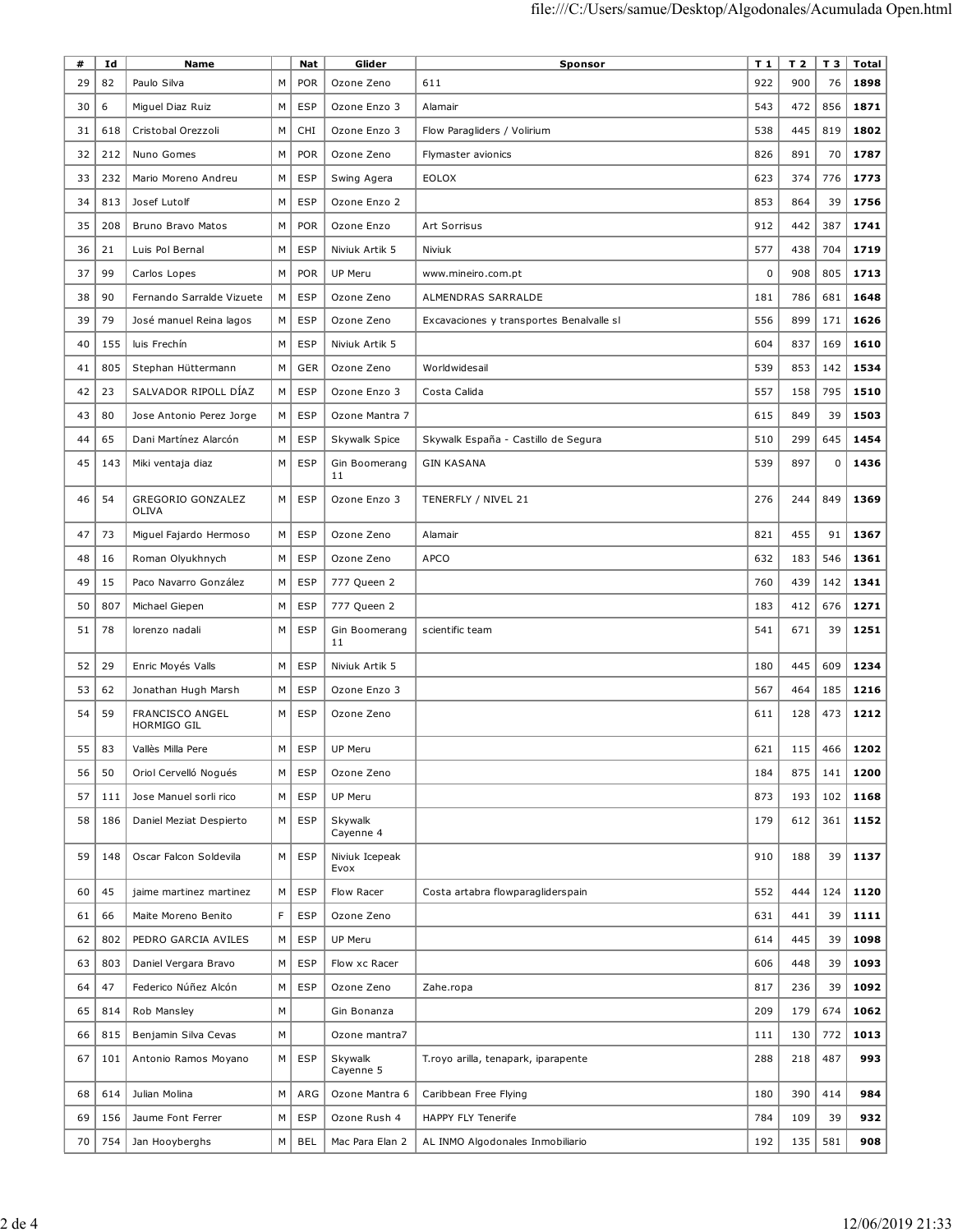| #   | Ιd  | Name                                 |   | Nat        | Glider               | Sponsor                          | T 1 | T <sub>2</sub> | T 3         | Total |
|-----|-----|--------------------------------------|---|------------|----------------------|----------------------------------|-----|----------------|-------------|-------|
| 71  | 52  | Chechu Martinez Rojano               | M | <b>ESP</b> | Ozone Delta 3        | RODEO STAR_FGT                   | 279 | 411            | 178         | 868   |
| 72  | 129 | Roberto Hijón Neira                  | M | <b>ESP</b> | Flow Xc Racer        | SIENTETELIBRE                    | 630 | 130            | 107         | 867   |
| 73  | 97  | Alvaro Castellano Molina             | M | <b>ESP</b> | Ozone Zeno           | YOMISMO                          | 533 | 141            | 147         | 821   |
|     |     |                                      |   |            |                      |                                  |     |                |             |       |
| 74  | 806 | Josu Gisasola                        | M | <b>ESP</b> | Skywalk<br>Cayenne 5 | EAKF/FVDA - Sosola Baserria      | 254 | 460            | 90          | 804   |
| 75  | 19  | Edmund Benjamin Kendall              | M | <b>ESP</b> | Ozone Zeno           | Warren Films                     | 547 | 128            | 114         | 789   |
|     | 219 | Rui Nascimento                       | M | <b>POR</b> | <b>UP Guru</b>       |                                  | 239 | 446            | 80          | 765   |
| 76  |     |                                      |   |            |                      |                                  |     |                |             |       |
| 77  | 42  | Francisco Alcalá Molina              | M | <b>ESP</b> | Ozone Zeno           | sebasfly.com                     | 533 | 184            | 39          | 756   |
| 78  | 811 | Evgeniya Belova                      | F | <b>RUS</b> | Ozone Mantra 6       |                                  | 224 | 464            | 51          | 739   |
| 79  | 46  | Nani Pons                            | M | <b>ESP</b> | Niviuk Artik 5       |                                  | 600 | 115            | $\mathbf 0$ | 715   |
| 80  | 69  | Eduardo Lindo Mimoso                 | M | <b>ESP</b> | Ozone Mantra 7       |                                  | 402 | 208            | 78          | 688   |
| 81  | 159 | Rodrigo Pleguezuelos<br>Gómez        | М | <b>ESP</b> | Nova Mentor 5        | MyCris - Granaltura.es           | 241 | 313            | 127         | 681   |
| 82  | 247 | Jürgen Bott                          | M | ESP        | Macpara Eden 7       | Aire y Vuelo                     | 186 | 448            | 39          | 673   |
| 83  | 179 | Carlos Palacios Aguedo               | M | <b>ESP</b> | Flow Xc Racer        | Aerofly                          | 640 | 27             | $\pmb{0}$   | 667   |
| 84  | 756 | Rika de Kam                          | F | <b>BEL</b> | Mac Para Elan 3      | AL INMO Algodonales Inmobiliario | 210 | 194            | 221         | 625   |
| 85  | 87  | Robinson Altieri Sánchez             | M | <b>ESP</b> | Ozone Zeno           |                                  | 249 | 210            | 143         | 602   |
| 86  | 96  | Mateu Bendicho                       | M | <b>ESP</b> | Ozone Zeno           |                                  | 263 | 299            | 39          | 601   |
| 87  | 168 | <b>JESUS MUELAS</b>                  | M | <b>ESP</b> | Nova Sector          |                                  | 54  | 451            | 79          | 584   |
|     |     | <b>ESCAMILLA</b>                     |   |            |                      |                                  |     |                |             |       |
| 88  | 49  | Jorge Rodriguez Gomez                | М | <b>ESP</b> | Mac Para             | Licor Café                       | 289 | 264            | $\mathbf 0$ | 553   |
| 89  | 20  | Andres francisco SANCHEZ<br>MARTINEZ | М | <b>ESP</b> | Axis Venus SC        | aerofly.es                       | 109 | 438            | $\mathbf 0$ | 547   |
| 90  | 37  | Cristo Afonso                        | M | <b>ESP</b> | Gin Boomerang<br>11  | Kangaroo Tandem Paragliding      | 439 | 46             | $\pmb{0}$   | 485   |
| 91  | 804 | Rui alberto Capucho<br>ferreira      | M | <b>POR</b> | Gin Bonanza          | Remax class José Dias            | 110 | 372            | $\mathbf 0$ | 482   |
| 92  | 146 | javier gomez de segura               | М | ESP        | Ozone Swift 4        |                                  | 183 | 294            | $\mathbf 0$ | 477   |
| 93  | 126 | Manuel Benitez Fraysse               | М | <b>ESP</b> | Ozone Delta 3        |                                  | 182 | 143            | 133         | 458   |
| 94  | 812 | Carlos Silva                         | M | <b>POR</b> | U turn Passion       |                                  | 187 | 263            | $\mathbf 0$ | 450   |
| 95  | 198 | Luis Felipe Tudela Masip             | М | <b>ESP</b> | Ozone Delta 3        |                                  | 182 | 222            | 39          | 443   |
| 96  | 204 | Fabián Déniz Quintana                | М | <b>ESP</b> | Ozone Mantra 6       |                                  | 96  | 229            | 83          | 408   |
| 97  | 44  | Joseba Sobrón Mendibil               | М | ESP        | Niviuk Peak 3        | E.S.C.A.N.P.A                    | 171 | 123            | 101         | 395   |
|     |     |                                      |   |            |                      |                                  |     |                |             |       |
| 98  | 210 | Francisco Arenas<br>Hernando         | M | <b>ESP</b> | Advance Omega<br>9   | no                               | 205 | 139            | 39          | 383   |
| 99  | 809 | Dirk De Troch                        | M | <b>BEL</b> | Advance Sigma<br>10  |                                  | 109 | 224            | 39          | 372   |
| 100 | 245 | Gadi Wolff                           | M | <b>ESP</b> | <b>BGD Cure</b>      |                                  | 180 | 61             | 130         | 371   |
| 101 | 241 | Patrice Mollie                       | M | <b>FRA</b> | Advance Iota         | My wife                          | 252 | 111            | $\mathbf 0$ | 363   |
| 102 | 264 | silvia ventura                       | F | <b>POR</b> | Nova Triton 2        |                                  | 179 | 118            | 39          | 336   |
| 103 | 207 | Azahara Velasco Nevado               | F | <b>ESP</b> | Niviuk Artik 5       | ☀️                               | 180 | 114            | 39          | 333   |
| 104 | 366 | Jose M P Gonçalves                   | М | <b>POR</b> | Ozone Delta 3        |                                  | 110 | 179            | 39          | 328   |
| 105 | 213 | Miguel Angel Velasco                 | М | <b>ESP</b> | Niviuk Artik 4       |                                  | 205 | 119            | $\mathbf 0$ | 324   |
|     |     | Fernández                            |   |            |                      |                                  |     |                |             |       |
| 106 | 800 | Hans-Dieter Keckstein                | M | <b>ESP</b> | Niviuk Artik 5       |                                  | 109 | 141            | 70          | 320   |
| 107 | 70  | German Cabrera                       | M | <b>ESP</b> | Skywalk<br>Cayenne 5 |                                  | 109 | 165            | 39          | 313   |
| 108 | 55  | Gabriel Cañada Estébanez             | М | <b>ESP</b> | Windtech             | Windtech Paragliders             | 54  | 53             | 190         | 297   |
| 109 | 162 | Andrés Herrero Martínez              | М | <b>ESP</b> | Advance Sigma<br>10  | kasana.es                        | 54  | 86             | 142         | 282   |
| 110 | 801 | Carlos Mª López-Fé de la<br>Cuadra   | М | <b>ESP</b> | UP KIbo              | CD Sevilla Parapente             | 103 | 52             | 114         | 269   |